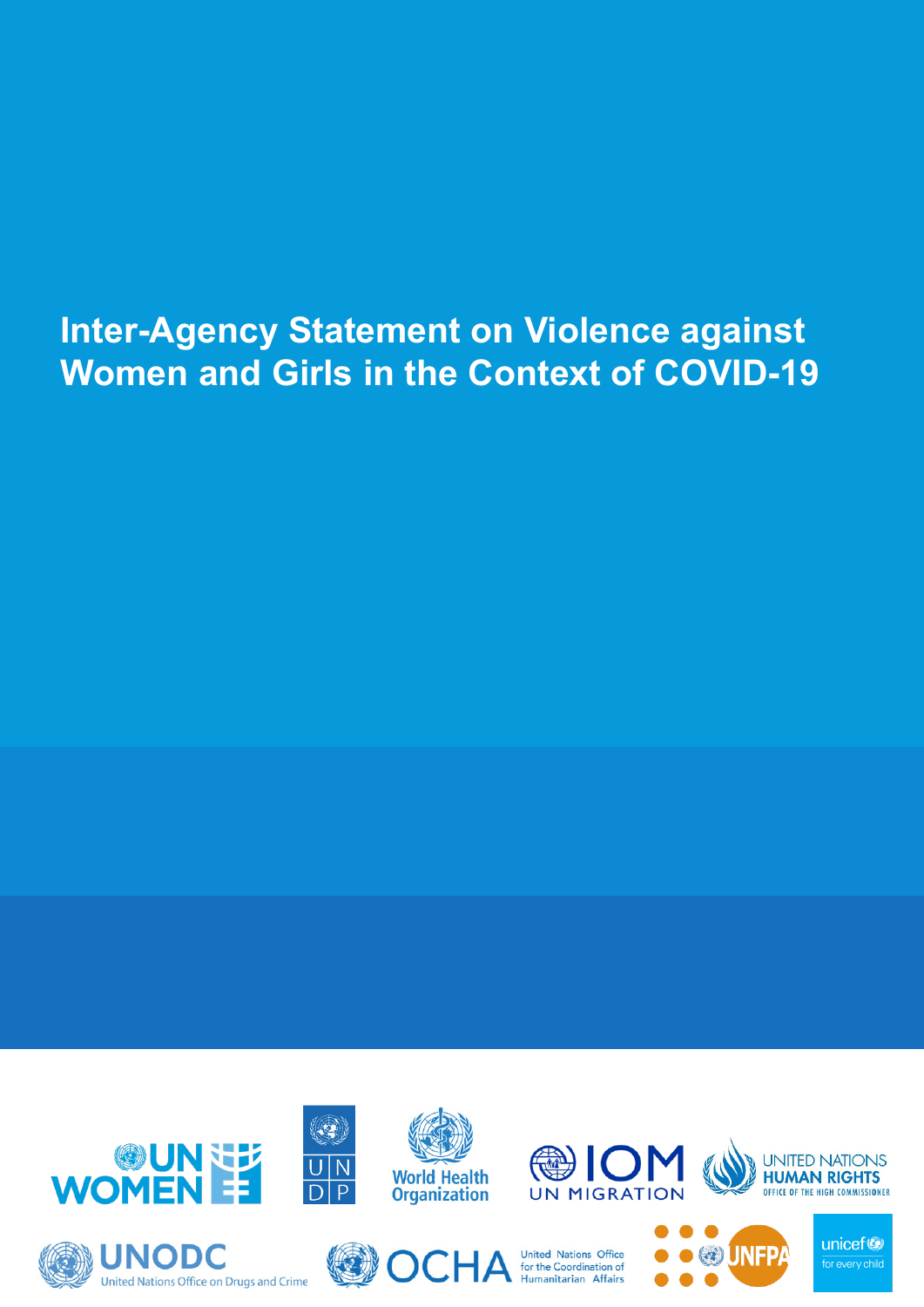## **Introduction**

The Secretary-General urged all governments to make the prevention and redress of violence against women and girls a key part of their national response plans for COVID-19. The appeal was answered in a statement by 146 Member States and Observers that expressed strong support. As the UN system, we continue to be dedicated to ending violence against women and girls and stand ready to support efforts that respond to this call.

Violence against women and girls is pervasive during normal times. It is a product of unequal gender power relations and discrimination against women and girls, which is exacerbated by conflict and humanitarian crises, poverty, economic stress, and, at times, the harmful use of alcohol or other drugs. Some of the measures to contain COVID-19, such as restrictions in movement and staying at home have increased exposure for those already in abusive relationships. This has been compounded by increased burdens and stress from domestic and care responsibilities and from loss of livelihoods, combined with fewer opportunities for social contact with informal and formal networks and limited access to services and community support. $1$  This has resulted in alarming increases in reporting of violence against women to helplines and other services in some places and decreases in reporting in other settings during the COVID-19 pandemic.

It is imperative that practical steps be taken to ensure victims/survivors are safe and receive the support and services that they need now. This includes proactive efforts to integrate measures in all COVID-19 related preparedness and recovery plans to address violence against women and girls and ensure that these efforts are adequately resourced. The sad reality that violence against women and children often co-occur and intersect in many other ways merits attention to ensure prevention and response strategies are coherent and can impact on both.<sup>2</sup>

*"I appealed for an end to violence everywhere, now. But violence is not confined to the battlefield. For many women and girls, the threat looms largest where they should be safest. In their own homes."*

> António Guterres UN Secretary-General

<sup>1</sup> See: <https://www.unwomen.org/en/digital-library/publications/2020/04/series-evaw-covid-19-briefs>; [https://www.ohchr.org/EN/ NewsEv](https://www.ohchr.org/EN/NewsEvents/Pages/DisplayNews.aspx?NewsID=25749&LangID=E)[ents/Pages/DisplayNews.aspx?NewsID=25749&LangID=E](https://www.ohchr.org/EN/NewsEvents/Pages/DisplayNews.aspx?NewsID=25749&LangID=E)

<sup>2</sup><https://www.cgdev.org/publication/pandemics-and-violence-against-women-and-children>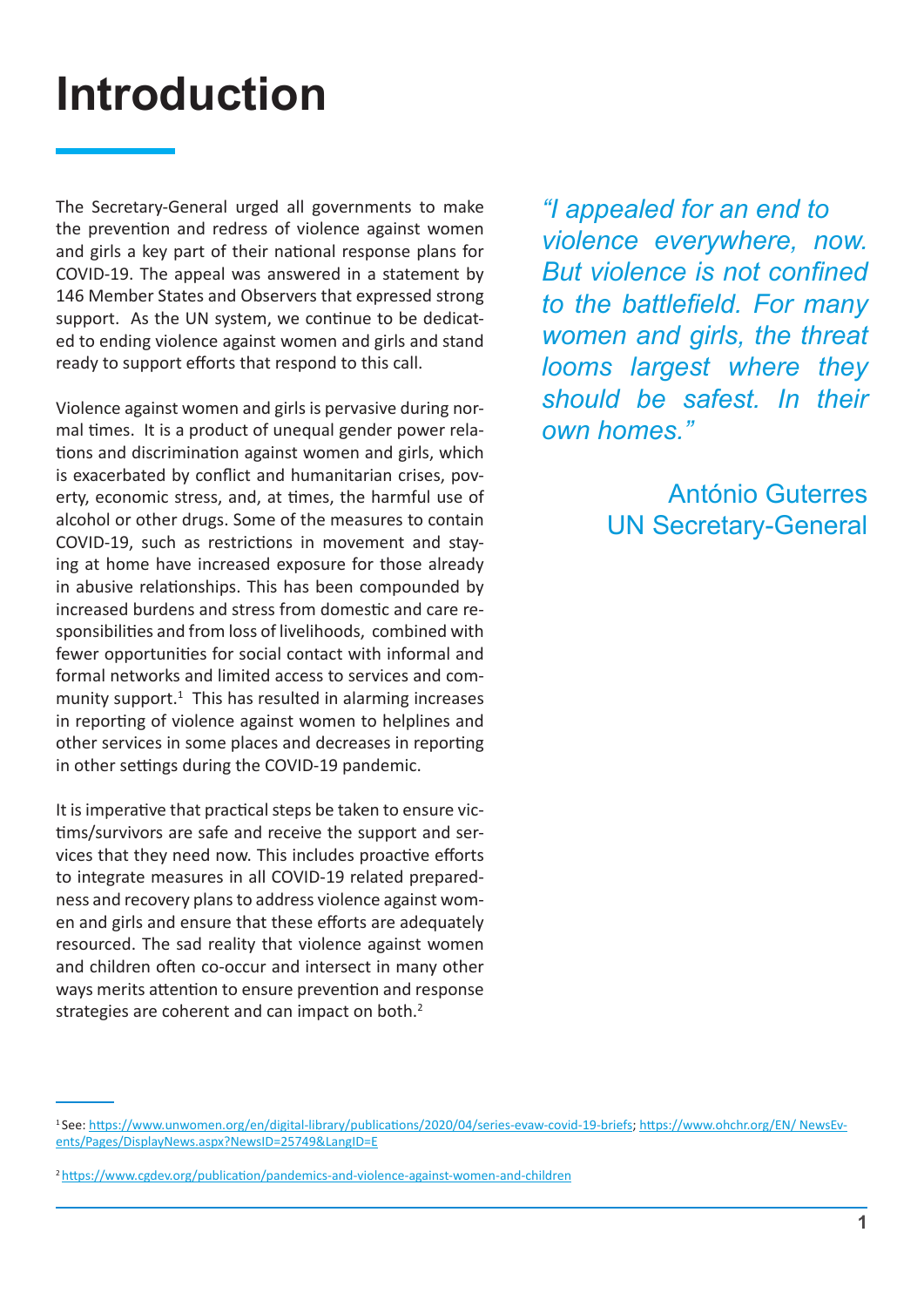# **Critical Areas for Action**

In solidarity with the Secretary-General, we highlight six critical areas for action:

#### **1. [Make urgent and flexible funding](https://untf.unwomen.org/en/news-and-events/in-focus-covid-19#U6) [available for women's rights orga](https://untf.unwomen.org/en/news-and-events/in-focus-covid-19#U6)[nizations and recognize their role](https://untf.unwomen.org/en/news-and-events/in-focus-covid-19#U6) [as first responders](https://untf.unwomen.org/en/news-and-events/in-focus-covid-19#U6)**

Increase funding from national and international aid budgets for women's rights organizations that are first responders during this and every crisis, including through [mechanisms such as the UN Trust](https://www.un.org/sites/un2.un.org/files/sg_report_socio-economic_impact_of_covid19.pdf) [Fund to End Violence against Women](https://www.un.org/sites/un2.un.org/files/sg_report_socio-economic_impact_of_covid19.pdf) as called for by the United Nations Secretary-General. As an Inter-Agency grant-giving mechanism, the UN Trust Fund EVAW is committed to supporting civil society and women's rights organizations' needs through this crisis.

#### **2. [Support health and social services](https://www.who.int/reproductivehealth/publications/vaw-covid-19/en/) [to continue their duty of care to](https://www.who.int/reproductivehealth/publications/vaw-covid-19/en/) [VAW survivors and to remaim ac](https://www.who.int/reproductivehealth/publications/vaw-covid-19/en/)[cessible, especially to those most](https://www.who.int/reproductivehealth/publications/vaw-covid-19/en/) [likely to be left behind](https://www.who.int/reproductivehealth/publications/vaw-covid-19/en/)**

Identify and provide information about services available locally (e.g. helplines, shelters, rape crisis centres, counselling) for survivors, including opening hours, contact details, and whether services can be offered remotely, and establish referral linkages, including for sexual and reproductive health services (e.g. HIV & STI testing and treatment, family planning, gender-based violence and harmful practices counselling). Inform health providers on the risks and health consequences of violence against women and girls. Offer first-line support and medical treatment for women and girls who disclose violence. Ensure that immediate post-rape care is continued to be provided and made accessible including through emergency services 24/7. Explore the use of mHealth and telemedicine to determine if support can be provided safely and with non-judgmental, empathetic listening tailored to the needs, concerns and experiences of survivors.

**3. [Ensure that services for VAWG](https://www.unwomen.org/en/digital-library/publications/2020/04/brief-covid-19-and-essential-services-provision-for-survivors-of-violence-against-women-and-girls) [survivors are regarded as essen](https://www.unwomen.org/en/digital-library/publications/2020/04/brief-covid-19-and-essential-services-provision-for-survivors-of-violence-against-women-and-girls)[tial, remain open and are resourced](https://www.unwomen.org/en/digital-library/publications/2020/04/brief-covid-19-and-essential-services-provision-for-survivors-of-violence-against-women-and-girls) [and made accessible especially to](https://www.unwomen.org/en/digital-library/publications/2020/04/brief-covid-19-and-essential-services-provision-for-survivors-of-violence-against-women-and-girls) [those most likely to be left behind](https://www.unwomen.org/en/digital-library/publications/2020/04/brief-covid-19-and-essential-services-provision-for-survivors-of-violence-against-women-and-girls)**

Ensure that VAWG organizations are able to stay open and continue to provide services for survivors, while able to establish the appropriate measures to protect staff and clients from COVID-19. Update information in service directories (including online) to ensure information about services available, opening times and contact numbers are widely disseminated. Ensure availability of services including counseling and other services for psychosocial support and equip specialist services with PPE and COVID-19 prevention related supplies and guidelines. Integrate an expansion of specialist services within recovery plans to account for the expected increase in support-seeking post-lock downs. Ensure that shelters and other safe accommodation (e.g. hotels, private rental schemes, unused public facilities) are protected and available, allowing for women and adolescent girls to bring their children, with tailored services to address their needs.

#### **4. [Place a high priority on police and](https://www.unodc.org/documents/Advocacy-Section/GBVAW_and_UNODC_in_COVID19_final_7Apr2020.pdf) [justice responses](https://www.unodc.org/documents/Advocacy-Section/GBVAW_and_UNODC_in_COVID19_final_7Apr2020.pdf)**

Mandate police and judicial systems to promptly respond to violence against women and children with specific warning and sanctioning measures should policies not be followed. Ensure continuation of court processes and allow applications for protective measures (including for children) through remote and electronic modalities. Remove perpetrators from the home (where safety can be ensured) and extend and enforce protection and restraining orders. Support victims in safety planning based on risk assessments. Assess and address safety risks concerning release, the granting of bail, parole and probation of offenders and inform victims when and where perpetrators are released.